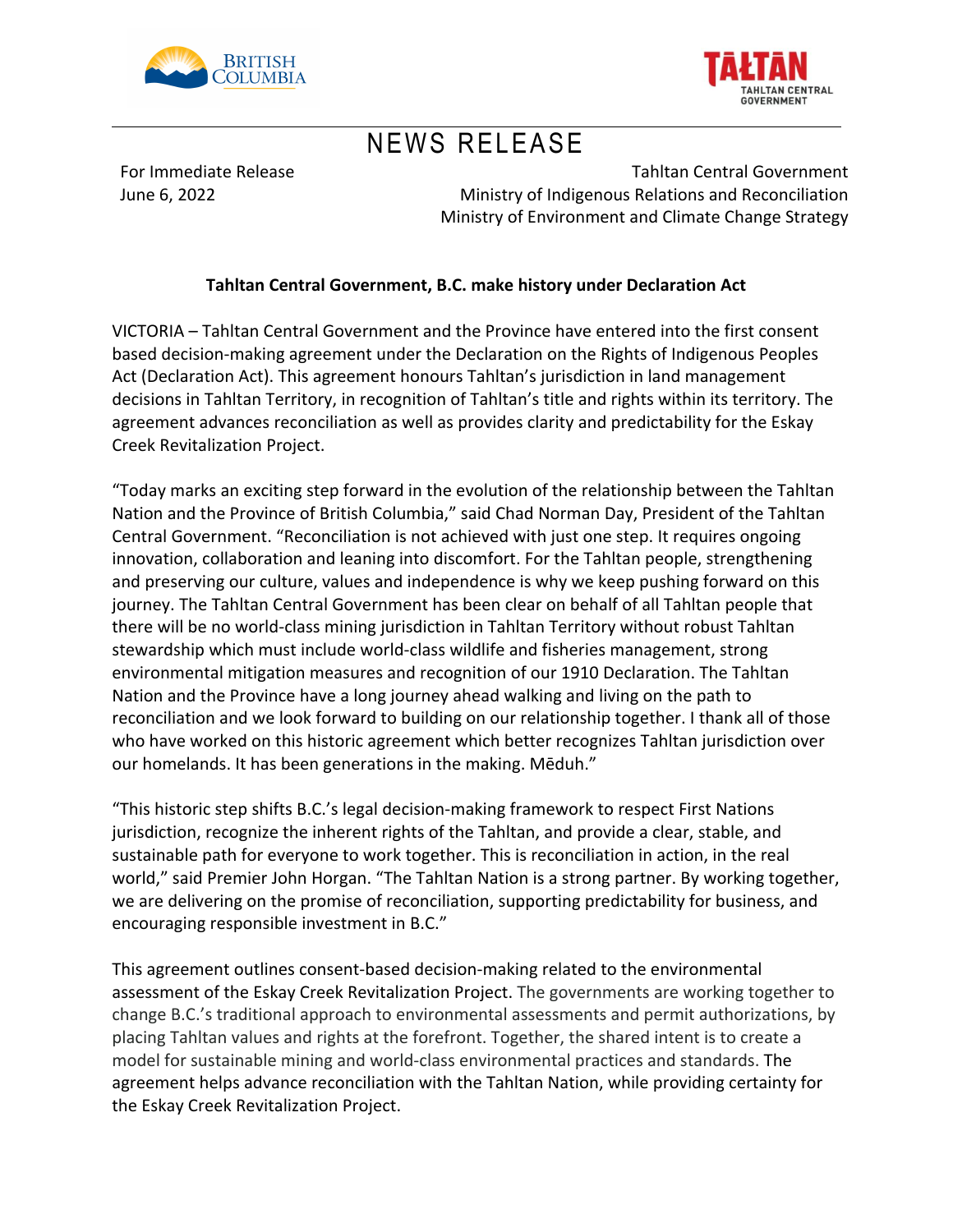"As an already developed mine site with existing road access, waste management facilities, nearby access to green power, and robust economics, Indigenous consent is an essential step in an efficient approval process for Eskay Creek," said Justin Himmelright, Senior Vice President, External Affairs and Sustainability, Skeena Resources. "We look forward to working with our Tahltan partners and the governments of British Columbia and Canada to bring this iconic project back into production."

The consent-based decision-making process outlined in the agreement demonstrates that reconciliation and economic development can go hand-in-hand, by supporting strong environmental, social and governance (ESG) standards as guided by the Tahltan people. This agreement positions B.C. as a preferred destination for ESG investors and is a tangible demonstration of successful collaboration with First Nations on decisions that affect them and their territories. It reflects the ability to co-create regulatory certainty for major projects.

Section 7 of the Declaration Act provides a mechanism for the Province to recognize in law Indigenous jurisdiction and decisions within the provincial statutory decision-making framework. Section 7 of the Environmental Assessment Act provides the enabling legislation required under the Declaration Act for the decision-making agreement between Tahltan and the Province.

#### **Quotes:**

## **Murray Rankin, Minister of Indigenous Relations and Reconciliation –**

"This agreement is the first consent-based agreement for decision-making ever to be negotiated under the Declaration Act. It is a tangible example of the Province's commitment to changing our relationship with Indigenous peoples. Together, the Tahltan Central Government and the Province are leading the way toward a new model for advancing free, prior and informed consent."

## **George Heyman, Minister of Environment and Climate Change Strategy –**

"Through this consent agreement, we are weaving together the processes of two governments, with both Tahltan knowledge and western science informing our shared environmental assessment decision-making and supporting collaborative and ecologically sound economic development. We are breaking new ground in how the provincial government, First Nations and companies can work together – recognizing jurisdiction for decisions in a Nation's territory. We are creating regulatory clarity and greater certainty for investors, while protecting our natural environment for the generations to come."

## **Josie Osborne, Minister of Land, Water and Resource Stewardship –**

"This agreement is a remarkable milestone for the Province and the Tahltan Central Government, and a powerful example of what can be achieved when we work together. We will build on this progress as we develop a path forward with First Nations towards collective stewardship, fair and timely decisions and a resource management system that supports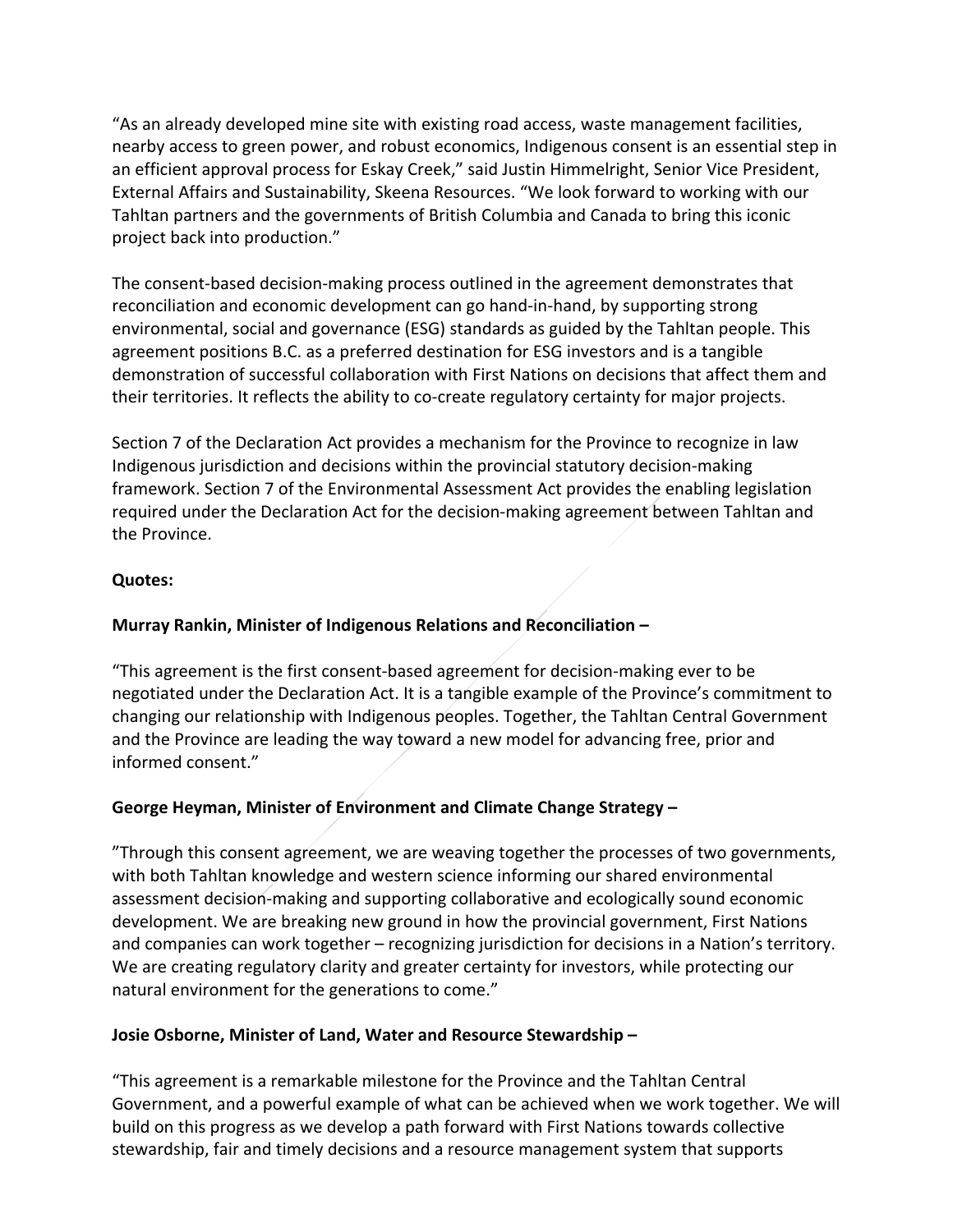reconciliation, environmental sustainability and lasting economic benefits for British Columbians."

A backgrounder follows.

#### **Quick Facts:**

- Tahltan Territory is 95,933 square kilometres, or the equivalent of 11 percent of the Province of British Columbia and is located in Northern B.C.
- The Tahltan Central Government and the Province announced the start of negotiations, including fulsome partner and stakeholder engagement, in June 2021.
- On November 28, 2019, the Declaration Act was passed into law, and B.C. become the first jurisdiction in Canada to implement the UN Declaration.
- The Province's StrongerBC Economic Plan is based on extensive engagement with Indigenous Peoples to address their full participation and leadership in all aspects of B.C.'s economy.

#### **Learn More:**

Tahltan Central Government: https://tahltan.org/ and its Tahltan Stewardship Initiative: https://tsi.tahltan.org

Province's work with the Tahltan Central Government, including a copy of the agreement with area maps: www2.gov.bc.ca/gov/content/environment/natural-resourcestewardship/consulting-with-first-nations/first-nations-negotiations/first-nations-a-zlisting/tahltan-central-government

Environmental Assessment of the Eskay Creek Mine Revitalization Project: https://projects.eao.gov.bc.ca/p/60f078d3332ebd0022a39224/project-details

Eskay Creek Revitalization Project (Skeena Resources): https://skeenaeskaycreek.com/

The Declaration Act: https://declaration.gov.bc.ca/

StrongerBC 2022 Economic Plan: https://strongerbc.gov.bc.ca/plan/

**Contact:** Ombrielle Neria Tahltan Central Government 604 316-0478 communicationsdirector@tahltan.org

Art Aronson Ministry of Indigenous Relations and Reconciliation 250 893-2028 Arthur.Aronson@gov.bc.ca

Lindsay Byers Press Secretary Office of the Premier Lindsay.Byers@gov.bc.ca

David Karn Ministry of Environment & Climate Change Strategy 250 213-3760 David.Karn@gov.bc.ca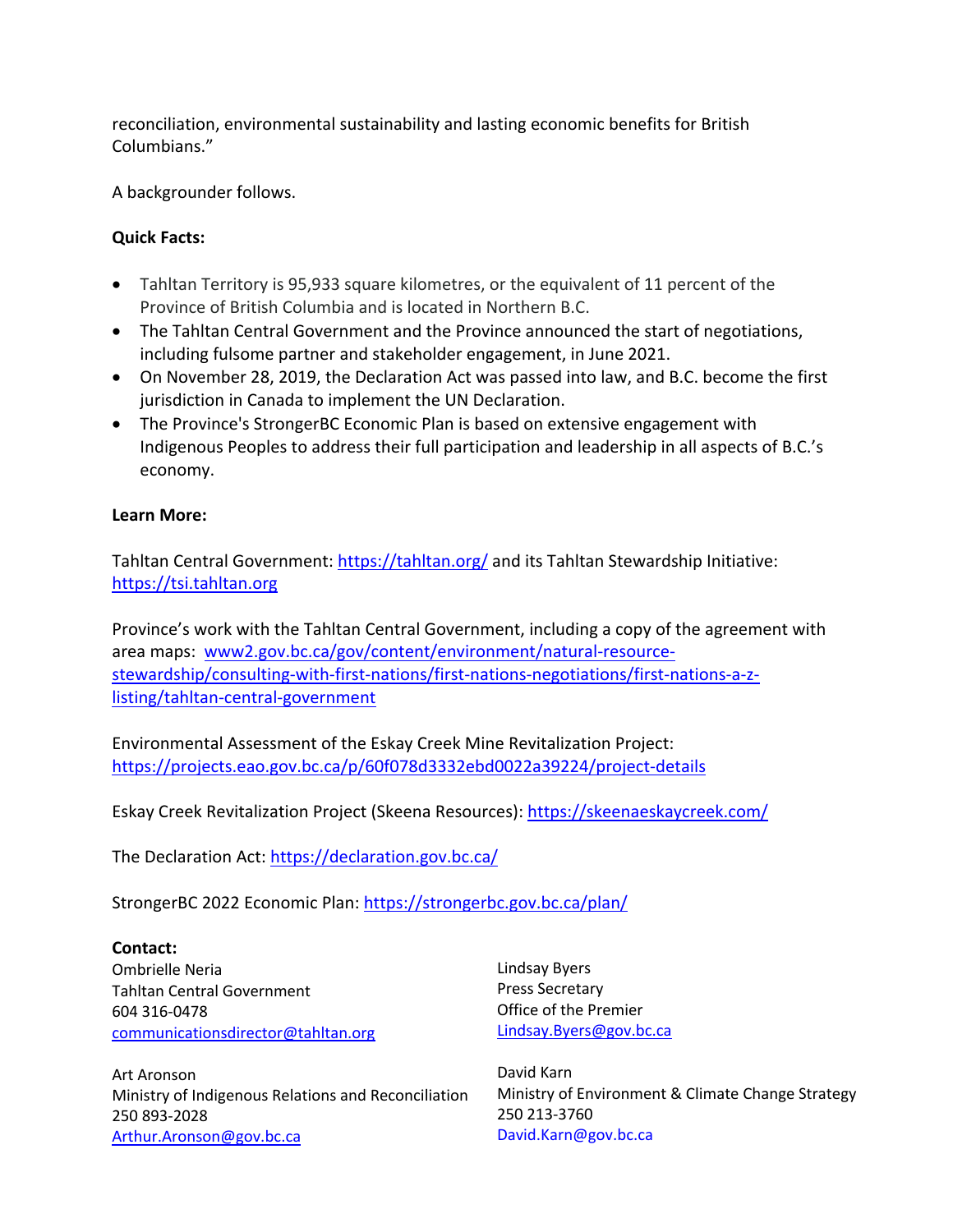



## BACKGROUNDER

## **History in the making**

The Tahltan Central Government and the Province of British Columbia announced the start of the negotiations for the Tahltan Declaration Act Consent Agreement, including fulsome partner and stakeholder engagement, in June 2021. The negotiations focused on consent-based decision-making related to the environmental assessment for the proposed Eskay Creek Mine Revitalization Project in Tahltan Territory.

The Tahltan Central Government is the central governing body of the Tahltan Nation and represents the Nation on matters relating to inherent Tahltan Aboriginal title and rights. Tahltan Territory, located in north-western British Columbia, encompasses nearly 11 percent of British Columbia. Tahltan Territory has the richest mineral potential in B.C., including the "Golden Triangle," where private-sector investment has been and continues to be significant.

The proposed mine at Eskay Creek is on Tahltan Territory, located approximately 85 kilometres northwest of Stewart. The original mine was a high-grade underground gold and silver mine that closed in 2008. The mine was acquired by Skeena Resources Limited., a B.C.-based exploration and development company, in 2020. Skeena Resources proposes to construct and operate a high-grade, open-pit, gold and silver mine. If Tahltan and the Province approve the Eskay Creek project, Skeena Resources expects the mine to be in operations for 9.8 years, employing more than 700 people and generate \$733 million direct benefit to B.C. in mineral and income taxes.

The consent agreement sets out how the Tahltan Central Government and Province of British Columbia will be accountable and transparent throughout the environmental assessment process for the Eskay Creek Revitalization Project, how the two governments will work together to support their respective decisions and includes provisions for dispute resolution.

The negotiations and the agreement are in keeping with several specific articles of the UN Declaration, including:

- Articles 1, 2, 3, 4, 5 recognize Tahltan's right to full enjoyment, as a collective or as individuals, of all human rights including equality and self-determination by utilizing Tahltan values, culture, law, policies, processes, and decision-making bodies as they exercise their rights as a Nation.
- Article 18 by honouring Tahltan's right to participate in decisions that affect them through their own representative institutions, the Tahltan Central Government.
- Articles 19 and 32(1), which honour the consent of Indigenous Peoples in decisions that affect them including free, prior and informed consent.
- Article 31, which speaks to the right of Indigenous Peoples to maintain, control, protect and develop their traditional knowledge, by incorporating Tahltan traditional knowledge and manifestations of their sciences, technologies and cultures as part of the assessment process, respecting Tahltan rights which shall be recognized and protected.